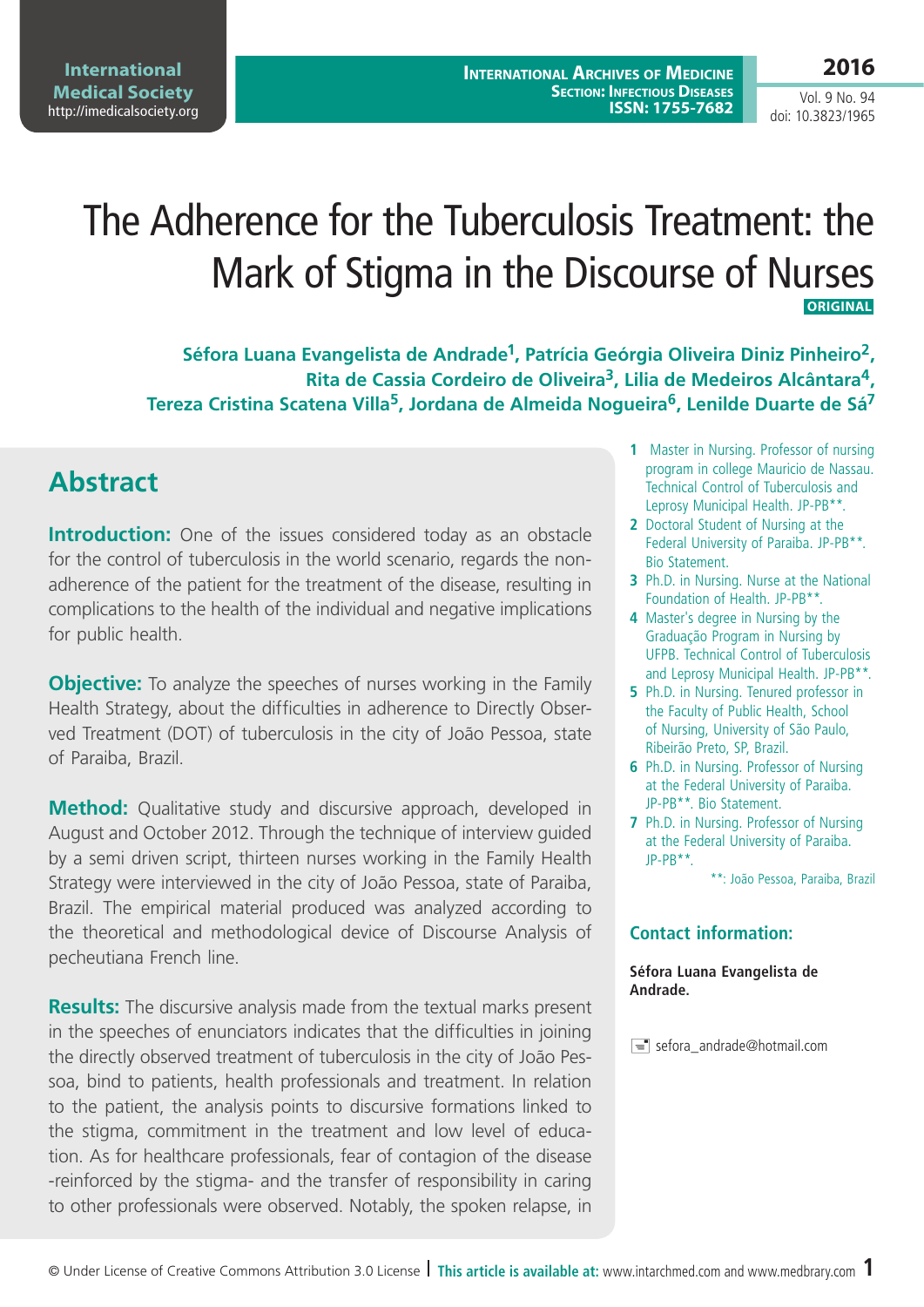Vol. 9 No. 94 doi: 10.3823/1965

addition to the fear of health professionals themselves in treating the TB patient, reveals the prejudice that runs through the speeches of the subjects in relation to the exposure of the patient and the duration of treatment made in the Directly Observed Treatment modality.

**Discussion:** The effects of produced senses show that nurses relate the difficulties of adherence to directly observed treatment, among other factors, to the fear of acquiring the disease, which affects not only the patients but also the health professionals themselves, provoking discrimination and contributing to justifying the non-adherence to therapy. It is observed that this fear is affiliated to the historical and social memory of the disease, marked by stigma, prejudice, segregation and exclusion.

**Conclusion:** It is not only enough for the medication to be available. Innovative measures should be designed and implemented not only in relation to the qualification of health professionals to run the DOT. The coordination of tuberculosis control in all health management spheres, must be concerned in fighting the stigma, in a way in which it will demystify the prejudices of professionals and enlighten them about the meaning of this treatment modality to control the disease in the current days.

**Keywords** Tuberculosis; Nursing; Directly Observed Treatment.

### **Introduction**

A significant barrier for the control of tuberculosis (TB) is related to the non-adherence of the patient for the treatment of the disease, which results in complications for the health of the individual and negative implications for public health on the world scenario [1]

Annually, about six million new cases of TB are reported worldwide, causing more than a million people to die. Brazil currently occupies the 16th position among the 22 countries with the highest burden of disease, accounting for 80% of cases worldwide [2].

The Directly Observed Treatment (DOT) makes up one of the five pillars of the strategy Directly Observed Treatment-Short Course (DOTS), established in Brazil in 1996 by the Ministry of Health (MOH) for the improvement of some TB-related indicators. The DOT consists of supervision in taking the medicinal product preferably every day by a trained health professional, aimed at strengthening adherence to treatment, as well as prevention of emergence of resistant strains, reducing dropout rates and increasing the probability of cure [3].

In the state of Paraíba, the DOTS was implemented since 1999 [4]. However, the transfer of the DOT policy for the services of Primary Health Care Attention (PHCA) in João Pessoa, proceeded during 2007. Previously, therapeutic modality was referred and centralized in the Hospital Complex of Infectious Diseases Clementino Fraga (CHCF), State Reference Unit. This transfer process constitutes of a significant advance and was in line with the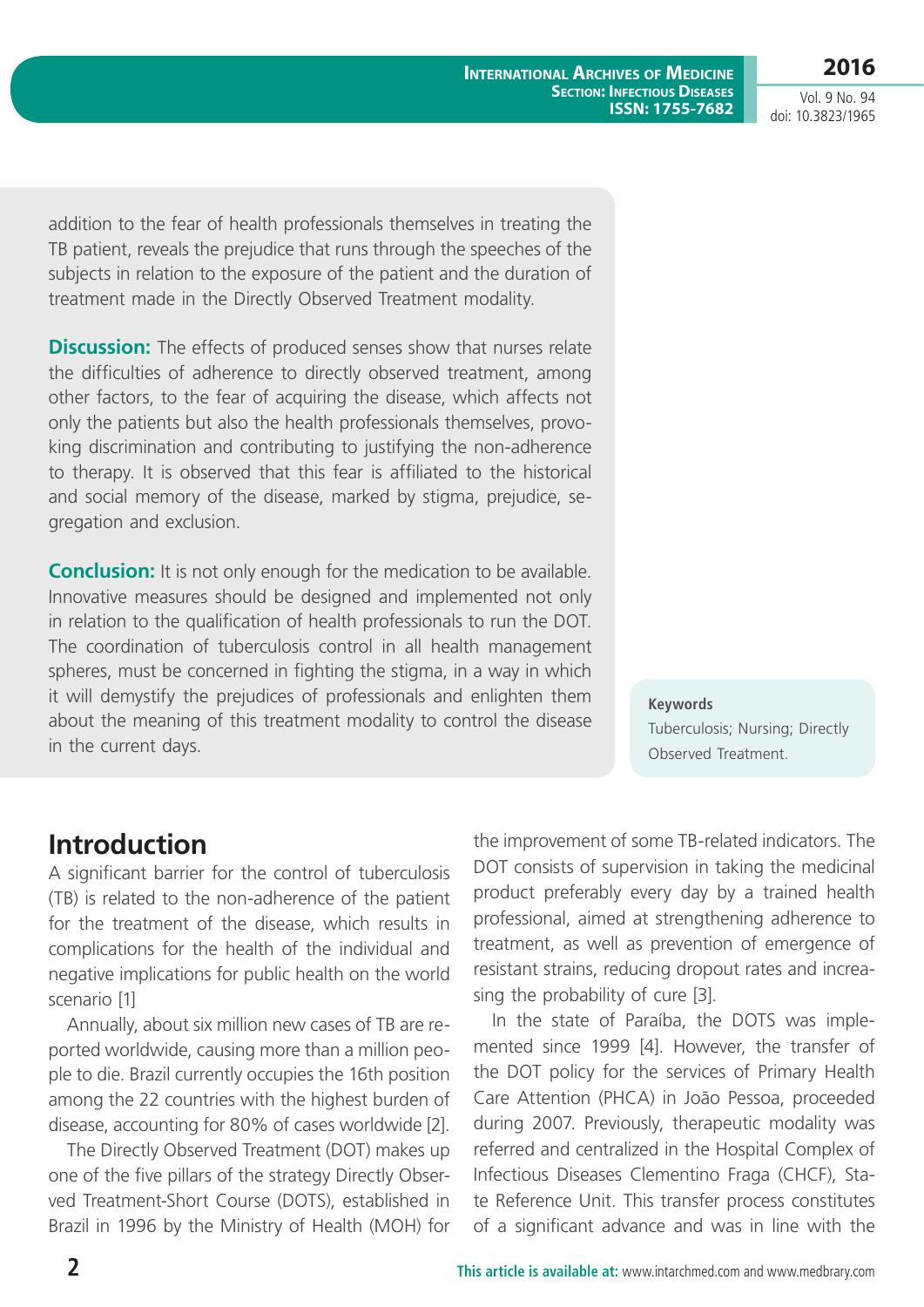decentralization and municipalization policy for the organization of services in the APS [5].

With regard to TB, it is observed that Joao Pessoa has not shown in the last five years (2010-2014) a satisfactory epidemiological situation, once rates of cure are verified from 67.3% to 69.4%, abandonment cases from 19% to 14.2% and coverage of DOT from 22.6% to 26.6% [6]. These rates contradict the recommendations of the World Health Organization (WHO) which is to achieve a cure rate higher than the 85% of cases detected, reduce dropout rates to less than 5% of cases and ensure that all TB cases are treated in the modality of DOT [8].

Developed research [8-12] on the DOTS and DOT strategy express that non-adherence to TB treatment, is linked to use of alcohol and other drugs; to illiteracy; to lack of medications; to low social conditions; to the extent of treatment; to lack of social support; to non treatment supervision; to the weakness in the bond between patient and professional; lack of teamwork in health services and the stigma that keeps the patient from looking for the nearest health service because of the fear of discrimination.

The DOT as a care technology is more than just monitoring the intake of medicines. For it to be effective, it's necessary to build rapport between the patient and the health professional, as well as between the patient and the health service [3]. It is conceivable to think that the management mode of DOT can strengthen or weaken the performance of health services in the control of TB.

The Ministry of Health (MH) [7] calls on the nursing protocol for DOT in the PHCA, that nurses supervise or monitor the intake of drugs by the TB patients in DOT. This supervision will preferably occur every day, or from Monday to Friday in the attack phase, or at least three times per week during the maintenance phase of treatment. This way, nurses will receive special importance in the execution of TB control actions, such as promoting the adherence to this treatment modality.

Considering this problematic related to TB therapy and that the nurse, as one of the professionals committed to the control of the disease, who establishes more relationship with the patient [13], can in his speech, point out evidence related to non-adherence of the patient to treatment of TB in the PHCA. Such evidence is far too necessary and evaluative to map out innovative strategies for the operation of the DOT, in order to make TB control effective.

From the above, the question is: which speeches are mobilized by nurses about the difficulties in adherence to Directly Observed Treatment of tuberculosis in the city of João Pessoa, state of Paraiba (PB)? In a consistent manner, this study adds further discussions to the elaborate knowledge on the treatment of TB and will help to fundament nursing care practices across the network of attention that provides assistance to tuberculosis patients in DOT mode in Primary Health Care Attention.

Therefore, this study aimed to analyze the speeches of nurses working in the Family Health Strategy, about the difficulties in adherence to Directly Observed Treatment of tuberculosis in the city of João Pessoa, state of Paraiba (PB).

### **Method**

This is a descriptive, qualitative and discursive study. In the context of qualitative methodologies applied to health researches, its used concepts borrowed from human sciences, where the phenomenon itself its not studied, but search to understand their individual or collective meaning to people's lives. The aim is, in fact, the significance that this phenomenon gains for those who are experiencing it [14].

In accordance with the qualitative method, the researcher seeks to understand the how people construct meanings and describe what these are. It is intended to deeply understand their experiences and representations about life experiences [14].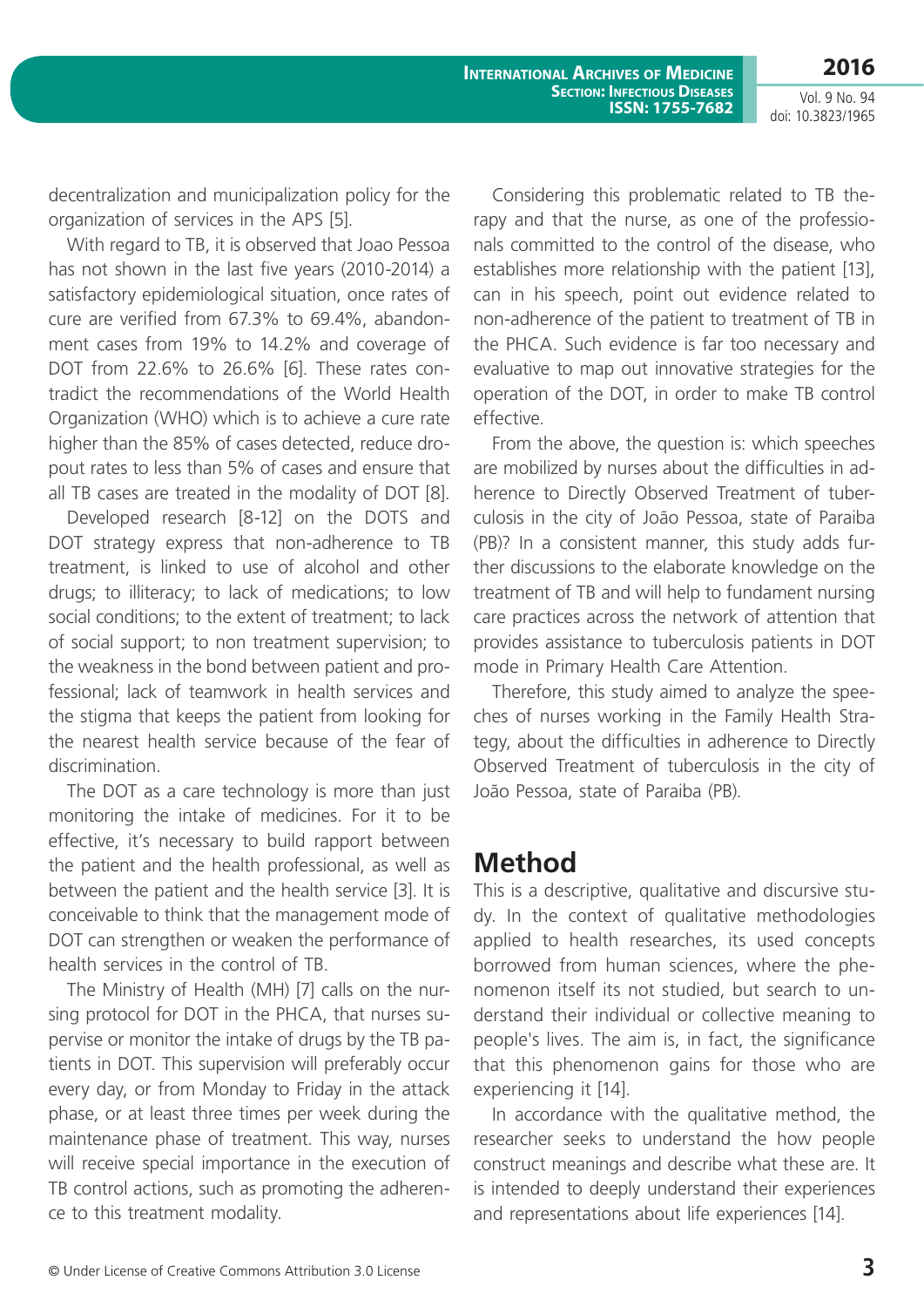**International Archives of Medicine Section: Infectious Diseases ISSN: 1755-7682**

Vol. 9 No. 94 doi: 10.3823/1965

**2016**

João Pessoa was elected as the setting of this study, capital of Paraiba State, Brazil, considered by the Ministry of Health as a priority in TB control actions. In João Pessoa, the network of primary health care attention is distributed in a regionalized way featuring five sanitary health districts that administer 192 health teams, distributed in 110 health units of the family, making up 85.5% of population coverage. Each district unit has its own administration, management, professional staff, including Matrix Supporters (MS), which make up the Core of Support for Family Health (CSFH) and Technical Supporters that make up the Work Groups (WG) among them, are the WG of TB and leprosy.

Study participants were thirteen nurses, considered enunciators (subjects) selected for work in the Family Health Strategy with activities related to the registration of DOT in the notification form of aggravations in the Information System of Aggravation Notification (Isan), as well as monitoring of the patient in DOT mode in their work unit.

The duties of nurses in tuberculosis control actions in Primary Care include: Identification of respiratory symptoms during home visits in the health unit or by the reports of the Community Health Agents (CHA); bacilloscopy request for diagnosis; notifying the case of tuberculosis; call the contacts for research; supervise the treatment, follow the supervision form of treatment when performed by CHS; advise on the use of medication and answer questions from patients demystifying taboos and stigmas; carry out educational activities by the staff who attends the facility and at home; refer the patient to a unit of reference when needed; request monthly control smear; in addition to planning, along with the staff and municipal coordination, TB control strategies in community [15].

Data collection was conducted from August to October 2012, and was done by the interview technique, with the contribution of a semi driven script. In this script the enunciators were invited to discourse on the monitoring done by the team to the TB patient at the clinic of the family; accession difficulties of TB patient to DOT mode; the difficulties of staff to meet the needs of the patient of TB in DOT.

The interviews were conducted individually after the due clarification of the ethical aspects to the subjects by reading and collecting the signature of the Term of Consent. They were recorded by the recorder and in a reserved place chosen by enunciators identified throughout the text by the letter N (Nurse), followed by Arabic numerals representative of the order of interviews (N1 to N13).

The empirical material was analyzed by the analytical theoretical device of Discourse Analysis (DA) of pecheutiana French affiliation introduced in the 1960s with the work *Analyse automatique du discours* [16]. The DA is constituted on three areas of knowledge: linguistics, history Materialism and Psychoanalysis. The language is embodied, among other theoretical basis, by no transparency or opacity of language and by the significant materiality concept. The Historical Materialism assumes the existence of a reality made by human that is not transparent. Psychoanalysis incorporates the Lacanian understanding that the unconscious is structured like language and there is a shift of man's notion to the subject when taking into account that the subject discursive works by the unconscious and ideology [16-17].

As asserts Orlandi [17:49] the discursive subject is crossed by language and history, in the imaginary mode, the subject only has access to part of what it says. It is physically divided from its constitution: it is subject from and is subject to. It is subject to the language and history, to produce sense it is affected by both of them.

In DA, the grasping of the processes of production of senses is proposed, in the relationship between language, ideology and the subject, understanding how language produces senses from and to the subject, since there is no speech without the subject and there is no subject without ideology [17].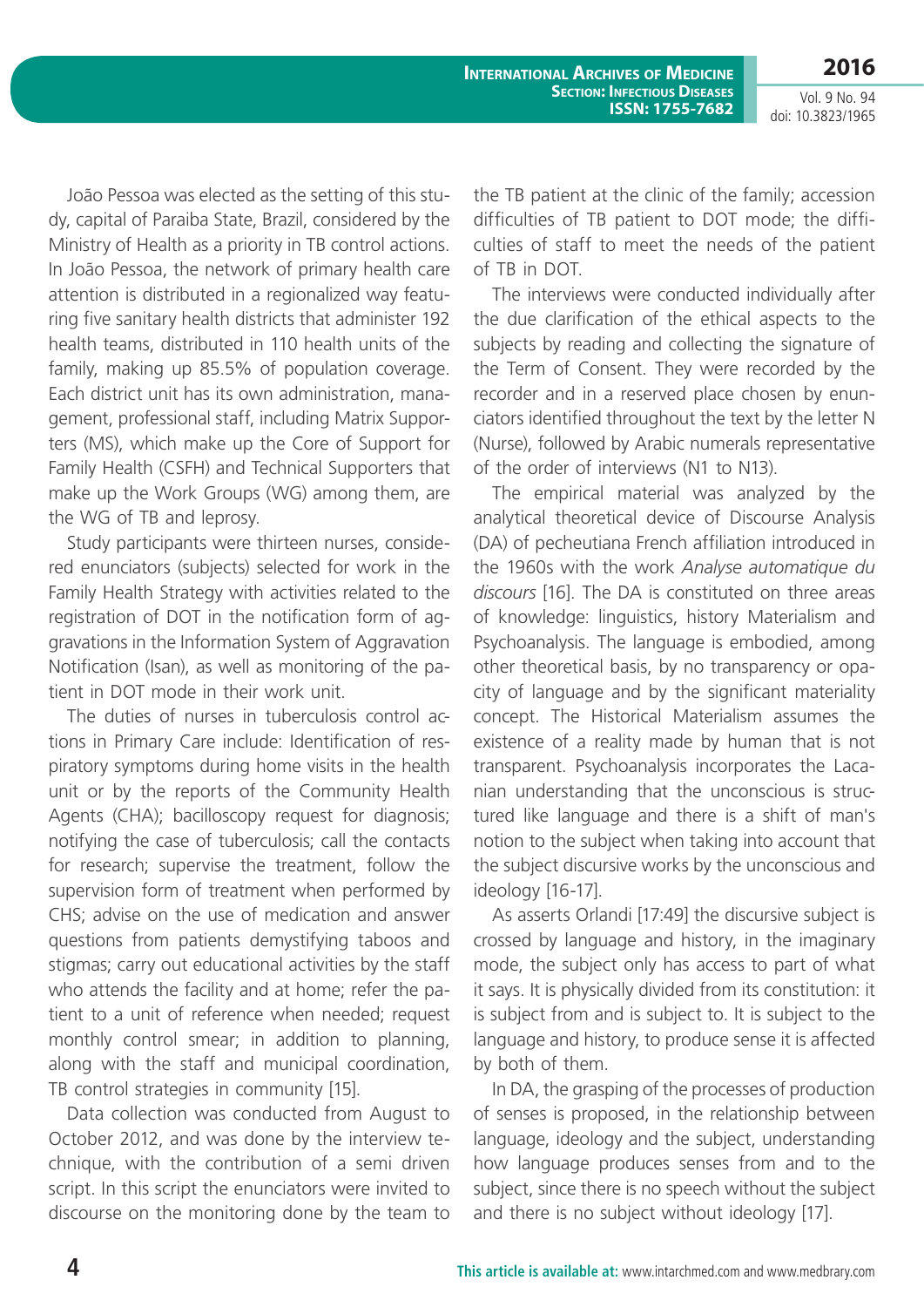Vol. 9 No. 94 doi: 10.3823/1965

The discursive analysis plan set itself up in a passage from the empirical material, which is characterized here as the transcribed interviews, to the discursive object, through the following steps [17]: 1) the linguistic surface to text (speech); 2) the discursive object to the discursive formation; and 3) the discursive process for ideological formation.

In the first stage, the conditions production of discourse were observed. It includes subjects (enunciators) and the situation. The situation, can be considered in their broadest sense and in the strict sense. In a broad sense, the situation includes the socio-historical context, broader ideological. In the strict sense it understands the circumstances of enunciation, in other words, the immediate context [17].

In the following stage, the DF constitutes itself in the relationship with the interdiscourse and intradiscourse. The interdiscourse refers to the speakable, a "set of formulations made and already forgotten that determine what we say" The intradiscourse refers to materiality (speech), the wording of the text, the cord or linearization speech [17:33]. At this level of analysis, it must be considered that the discursive subject is inscribed in different DF, once occupying different positions and therefore there is no linearity [18].

The discursive formations are manifestations of ideological formations in the speech in a specific enunciation situation. Ideological training consists of a complex set of attitudes and representations that are neither individual nor universal but relate to class positions in conflict with each other [19]. Meanings "circulating in the ideological formations are made and remade on the basis of our history and of the mind that we practice in our history" [18:12].

Considering that the meanings of the language escape, the concept of discursive memory is presented, observing the crossing of language through the historicity of the language itself, as well as the history of the discursive subject. The discursive memory refers to "discursive knowledge that makes possible all say and returns in the form of the prebuilt, the already-said that is in the speakable base,

holding each word taken" [17:31]. Thus, we sought to identify silences, slips, contradictions, repetitions and hesitations in the discursive field of the nurse enunciators.

In the third stage, the relationship of discursive formations with the effects of ideology was observed. The ideological formations leave linguisticdiscursive marks, which the discourse analyst seeks to interpret. By means of textual marks, understood as entries in the discourse through language, observations were made on texts that were left out, which were the properties of the discourse, to which discursive formation they belong and at last which ideological formation supports it [17,18].

Thus, gestures of interpretation were made on enunciators about difficulties related to adherence to directly observed treatment of tuberculosis in the city of João Pessoa. Every enunciator is linguistically describable as a series of possible drift points, providing the interpretation. It is always likely to be/ become another. This place of the other statement is the place of interpretation, the unconscious manifestation and ideology in the sense production and constitution of subjects [17:59].

Based on these considerations the enunciators in the discourse of nurses conformed a Discourse Block: Difficulties related to adherence to directly observed treatment of tuberculosis in the city of João Pessoa, presented in **Table 1**.

The study was approved by the Committee of Ethics and Research of the Center of Health Sciences of the Federal University of Paraíba (UFPB), under the number 069/2011 Protocol, in consideration of ethical and legal guidelines relating to research procedures involving human subjects, contained in the National Health Council Resolution 466/12.

# **Results**

The textual fragments used in the results of this study were gathered and are arranges and analysed as it follows in **Table 1**.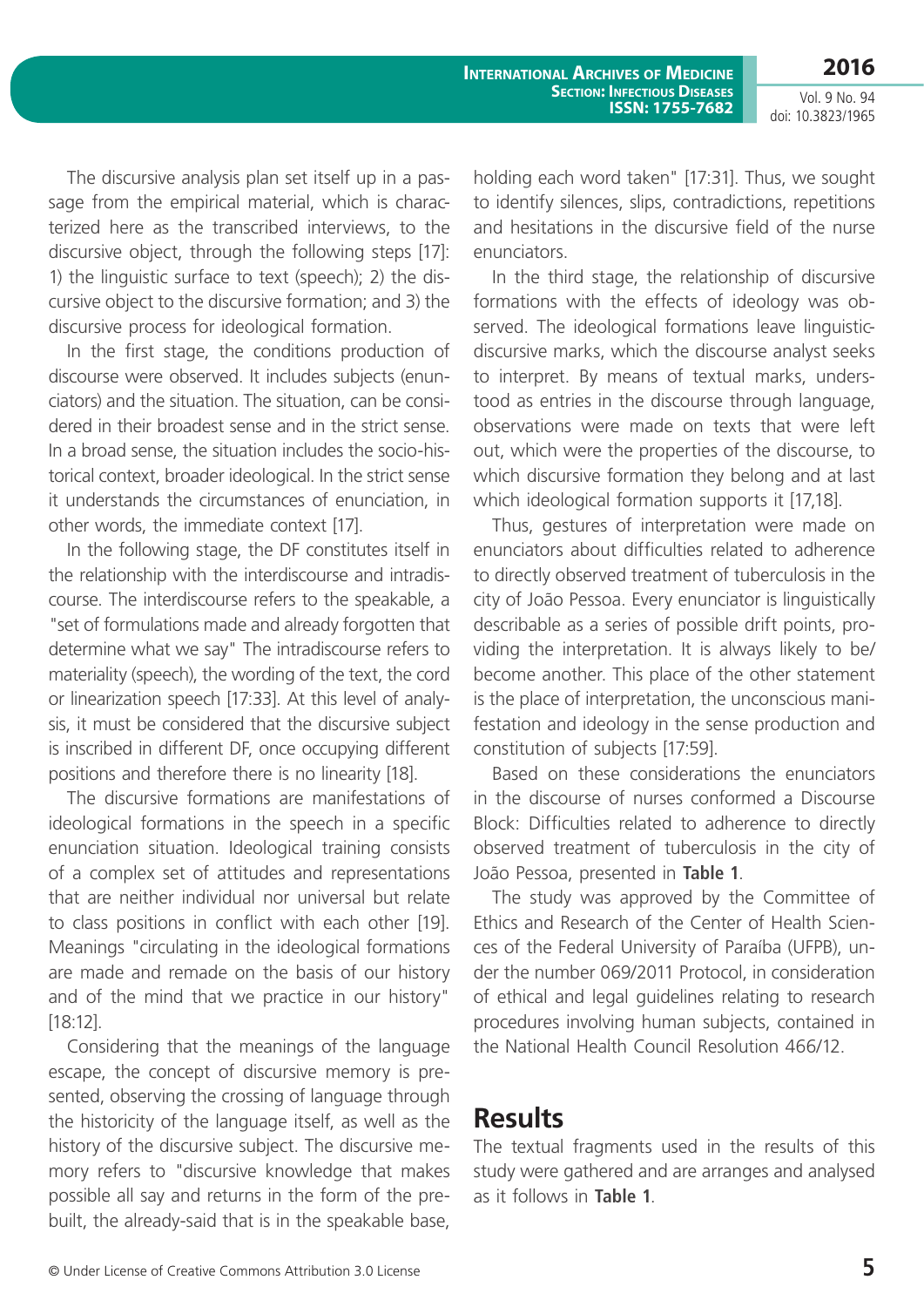Table 1. Discursive Block: difficulties related to adhesion to directly observed treatment of tuberculosis in the city of João Pessoa, Paraíba, Brazil, 2015.

#### **Textual Fragments**

*Because we see the impact of knowing that you have tuberculosis, despite being such an old disease, but it is still a disease that practically is the same thing of the past when related to the stigma.* N10

*It is difficult to realize the DOT! They (patients) sometimes do not accept because of the same prejudice.* N8

*I say that the DOT ends up exposing that person even more.* N12

*Sometimes it is also the hosting of professionals. We know that there are professionals who are still afraid.* N1

*It is because people have not yet made a commitment to be treated properly.* N12

*His commitment with his (TB patient) therapy is what makes it difficult for him to understand the importance of getting better.* N13

*The difficulty I have found so far in these seven years was only one, it was the resistance. And we made the medication, the health agents went there... and when we went to check on them, the medication was moldy because they didn't take it.* N5

*The irresponsibility of the health agent made it difficult sometimes.* N4

*Even the community health agent doesn't know they are doing the treatment. From one thing or another is that we (the team)* find out about it. N10

Some patients complain. Now the amount of medication decreased and improved, but the duration of treatment is what *they really complain about.* N8

*Difficult is the education, his school level, only the school level. This is the difficulty, because they have no instruction, they do not understand. Then it gets complicated!* N6

*They (the patients) do not like the DOT system so much.* N<sub>2</sub>

## **Discussions**

The discursive analysis made from the textual marks present in the speeches of enunciators indicates that the difficulties in joining the directly observed treatment of tuberculosis in the city of João Pessoa, bind to patients, health professionals and the therapeutic modality. In relation to the patient, the analysis points to discursive formations linked to stigma, commitment to treatment and low education levels. To healthcare professionals, it was also the stigma - associated with what had been said about the fear of contracting the disease - and the transfer of responsibility in caring to other professionals. As for therapy, what had been said falls upon the duration of treatment and patient exposure due to the DOT mode, linking the vulnerability of the patient to the prejudice associated with the disease and its carrier.

Regarding the interpretations of stigma, the following text fragments stand out: [...] Because we see the impact of knowing you have TB, despite it being such an old disease, but still, a disease that is practically the same thing of the past concerning the stigma. [...] (N10); [...] It is difficult [to perform DOT]! They [patients] sometimes do not accept it from the prejudice itself [...] (N8); [...] and I say that the DOT ends up exposing that person even more [...] (N12); [...] Sometimes it is also the hosting of professionals, we know there are professionals who are still afraid [...] (N1).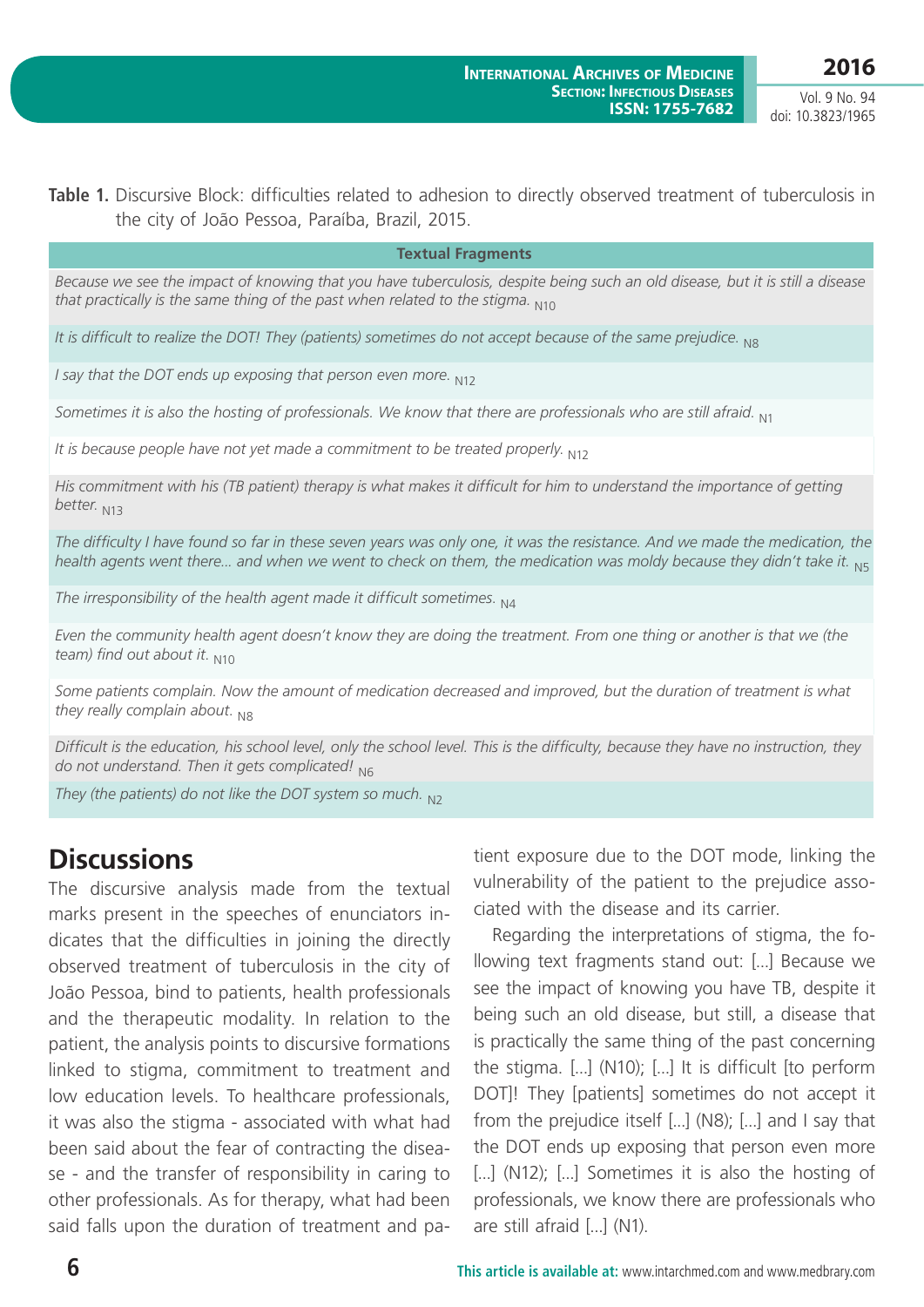**2016**

These fragments show how this phenomenon marks the position of nurses. This element appears as one of the main barriers to treatment adherence and is surprising from the fact that the stigma appears on the health professional when it is common in the studies to appear linked to the patient [20-21]. This is an aspect that is added to studies on prejudice towards TB, since observance of the patients shame to assume having TB and the population for discriminating and fearing him.

The textual marks: [...] we know there are professionals who are still afraid [...] (N1) indicates that there is fear of spread of the disease by professionals and this interferes with the non-adherence to treatment. In the interdiscourse perspective, that is, in memory of saying, it is clear that even if the professional knows the way the disease is transmitted and that with treatment the patient ceases to contaminate, the fear of contamination persists. It is observed that this fear is affiliated to the historical and social memory of the disease, marked by stigma, segregation and exclusion. In the understanding of the authors of this study, there are flaws in training of professionals in relation to coping with management of the treatment, according to knowledge already accumulated about TB.

This representation in DA attributes to discursive memory, or memory senses, where the crossing of language from social history of the disease takes place. The "being afraid" is played by effects of discursive memory.

Considering the thought of Erving Goffman [22], while the patient is attended by the health professional, attribute that make him different from others may rise, thus including him in a "less desirable species - in an extreme case, a completely evil person, dangerous or weak. (...) This way, we no longer consider him a common and complete creature, reducing him to a damaged and diminished person. This characteristic is a stigma..." [22:6].

It is appropriate to state that such professional conduct, characterizes stigma and, when examined in the light of Goffman's thoughts [22], counter to current precepts that qualify care as integral and humanized, as well as the prospect of inherent hosting to attention paid to professionals in the Primary Health Care Attention services.

As it is known, TB is a disease shrouded in taboos and beliefs of symbolic nature and surrounded by stigma and prejudice [21] From the perspective of the unsaid, the signs lead to the interpretation that the patient chooses, out of fear, not to expose himself and ends up not looking for a health service and carrying out the treatment properly. On the other hand, the professional avoids this because he lacks knowledge, and compromises the performance of the treatment.

According to the speech of nurses, the position of the patient with regard to treatment adherence is crossed by the stigma, atavic millennially to the disease. The TB patient therefore is interpreted by the subject as a being cleaved by care when not revealing himself as TB patient, which contributes to resist, not cooperate and refuse the treatment. So the non-adhere to treatment can be interpreted as a way for the patient to deny who has the disease and thus prevent exclusion and prejudice that he would suffer.

The socially built stereotype that represents the TB patient as dangerous and a source of contamination, reinforces the attitude of "fear" of nurses, and the essence of care being the proximity to each other, feelings of insecurity and fear of the patient, can weaken the relationship between the nurse and patient, resulting in "non-adherence to treatment by the patient, since the professional also did not adhere to it" [23:177].

In the perspective of the DA device, it is revealed that TB as a symbolic object, for nurses who participated in the study, produces senses and meanings related to memory and historicity of the disease. In this sense, "where the interpretation is, is the relation of language to history to mean," and the words mean from history and language, [17:78]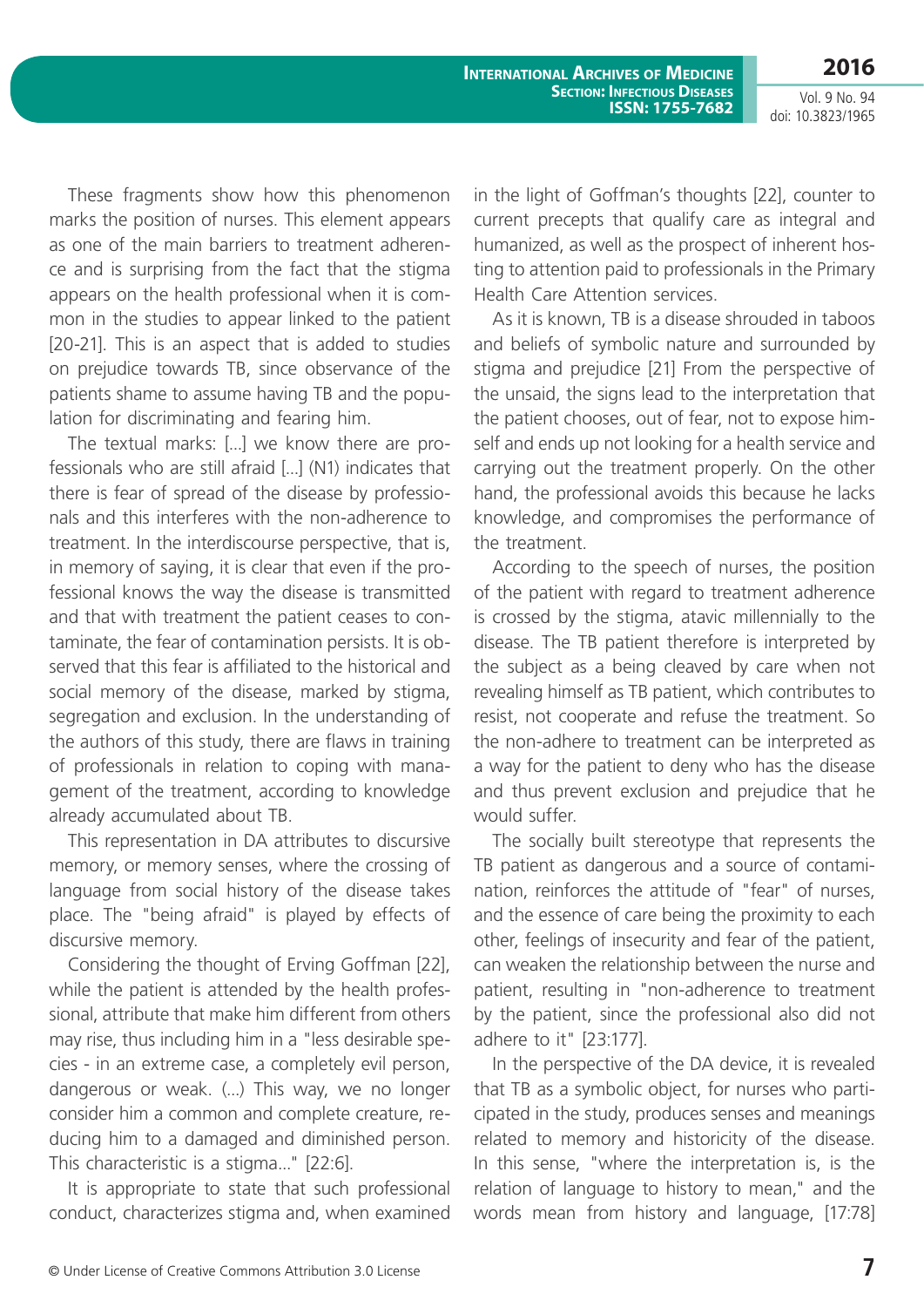**2016** Vol. 9 No. 94

doi: 10.3823/1965

revealing that the professionals bring their speech words loaded with senses and were marked by the meaning of stigma apprehended by them in their discursive memories.

However it is important to emphasize that there is a risk of illness of catching tuberculosis by nurses, especially those who perform the directly observed treatment, detection of patients, among other actions, since they are the professionals who come into direct contact with the people infected, and this risk increases if the service does not have personal and collective protective conditions, with installed weaknesses in the political or organizational realm [24].

There are myths involving TB. And, according to the respected author Susan Sontag [25], the myth about the disease only cleared up when the appropriate treatment was announced from the discovery of streptomycin and the introduction of isoniazid, respectively in 1944 and 1952. However, the discourse of nurses reveals that the mythology surrounding TB remains affecting patients and health professionals, strengthening the stigma and contributing consequently to the perspective of discriminations and prejudices.

In the Opacity of this discourse, you can see the responsibility given to the patient regarding the therapeutic process. From an ideological point of view, the spoken is not affiliated with a health care practice which involves professional and user. There is a sense of affiliation that evokes the one-sidedness in the perspective of blaming the patient for their lack of commitment regarding the treatment, marked evidence in the statements of nurses [...] have not assumed a commitment in treating themselves adequately [.. .] (N12); [...] His commitment to the therapy is making it difficult for him to understand importance of getting better [...] (N13).

It is seen in these speeches the erasure of senses, where nurses transfer responsibility for the therapeutic process to TB patients. Senses and meanings forgotten by the subject are observed, making forgetting an enunciative aspect of the speech [26], which is of semi-conscious character, where the subject favors some forms and "erase" other when selecting certain wordings over others. Thus, the meaning of "commitment" told by nurses, as dependent only of the patient, could be related to the involvement of professional team members along with the patient and the family during the therapeutic percussion.

Another statement shows the patient's resistance in relation to the administration of the medicine unsupervised at home [...] The difficulty I have found so far in these seven years was only one, it was the resistance. And we made the medication, the health worker went there ... and when we went to see the medication, it was moldy because they didn't take it [...] (N5).

It is known that adherence to treatment is related to the patient's knowledge about the disease, of him having responsibility for life and personal care, being aware and having the will to heal. However, in addition, the success of adherence is linked to family support and the link between the patient and the health team [27].

In the nurse's speech (N6): [...] Difficulty is education, his educational level, only the educational level, that is the difficulty, because they have no instruction, they do not understand, then it gets complicated [...] the education of TB patient influences adherence to treatment of the disease. In DA, you can indicate a constitutive silence, where one word deletes other words, and that to say it becomes necessary not to say [17]. In this sense, the erased words could be "there is instruction, understand" to mean that if the patient had instruction, he would understand the importance of adhering to treatment.

The lack of knowledge, according to what was said by nurses, lack of instruction, would lead the patient to not appreciate treatment adherence. There is a relationship between non-adherence to TB treatment and low education, this way, every level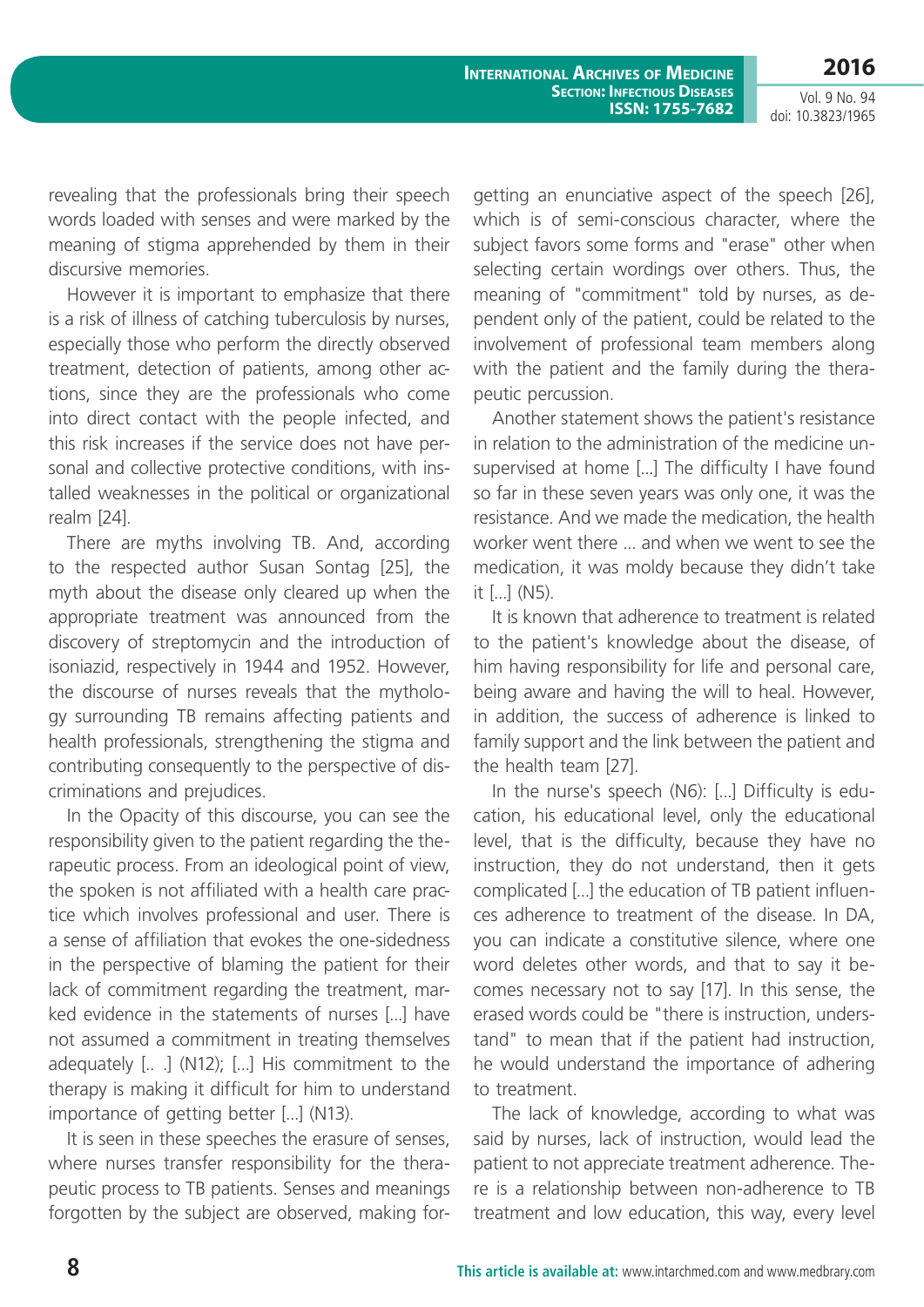Vol. 9 No. 94 doi: 10.3823/1965

of education achieved increases by 11% the possibility of not abandoning TB treatment [28].

Another web of senses and meanings woven by the speeches of nurses, concerns the difficulties for joining the DOT related to health professionals. In this, the effects of senses attributed to professionals are related, as well as the fear of contagion of the disease, and the transfer of responsibility in patient care to the Community Health Agent (CHA).

While observing discursively the statements of the nurses [...] The irresponsibility of the health agent makes it difficult sometimes (N4) [...] Even the community health agent doesn't know they are doing the treatment. From one thing or another is that we (the team) find out about it. (N10), you can indicate on the wire of these speeches, the transfer of responsibility of DOT to another team professional, in this case, to the CHA, pointed out in failure to adherence, removing from him which is also his competence and responsibility, which is care for patients with TB in DOT.

In the heterogeneity of DA, the subject has a "discursive illusion of being the source of meaning and also of having dominion of what he says, of being the absolute master of all that he states" [29:140]; with this, it is inferred that nurses are positioned affirming the DOT as of the CHA`s responsibility when the speech should include the health team and the direct supervision of nurses for the DOT to be successful.

In this context it is important to emphasize the nurse's role in the implementation of TB control actions instituted by the Ministry of Health, through a specific protocol for nursing activities in the service of AB "Directly Observed Treatment (DOT) of tuberculosis in Primary health Care - nursing protocol ", which is" dedicated to the systematization of the work of those professionals who have a fundamental role in ensuring the supervision of all treatment and avoid complications that favor the abandonment ", ensuring a cure for an effective treatment [24:11].

The protocol includes all the control measures for TB, prioritizing organizational aspects of health services for the realization of ODD and organization of nursing process for DOT in health services. Among the activities of the nurse, described in the protocol, there is the nursing consultation for a TB patient, which is divided into five stages, similars to nursing care process: data collection through interview and physical examination; construction of nursing diagnoses for patients of TB, such as unbalanced nutrition, poor knowledge of the treatment, among others [7].

The third stage of nursing consultation is the development of the care plan, with actions and nursing prescriptions to be instituted to TB patient based, for example, strategies for promoting adherence to the treatment regimen, actions to monitor and treat complications that can arise from the disease, among others. The last steps consist of the implementation and evaluation of the proposed actions [7].

However, it is observed in practice that nurses, even when assuming the management of TB treatment actions, are still responsible for actions relating to other areas of APS, resulting in the overlapping of duties for these professionals [26]. Every demand of activities may compromise its best performance in the management of actions TB control, since the care of patients with TB in DOT requires time for daily monitoring, and home visits.

Another web of senses related to the difficulties of adherence refers to the duration of the TB treatment, a fact considered demotivating in the therapeutic process. The nurse (N8) says: [...] there are patients who complain. Now the amount of medication decreased and improved, but the duration of treatment is what they really complain about. Studies on adherence to TB treatment show that the long-time therapeutic process associated with the amount of pills and the illusion of healing by patients after the reduction of symptoms at the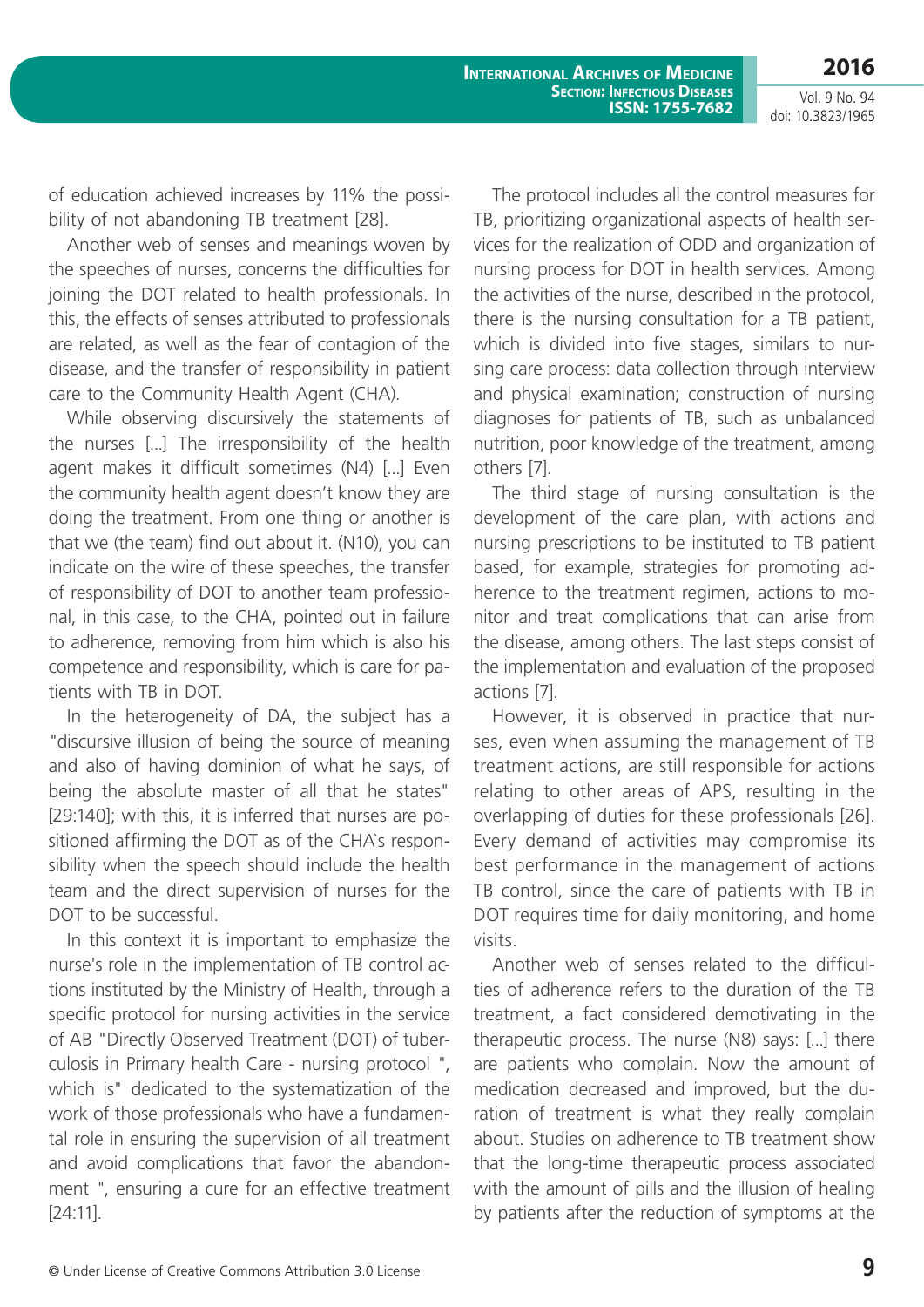Vol. 9 No. 94 doi: 10.3823/1965

start of treatment, may cause the abandonment of therapy [11].

The supervision is important to identify in advance, situations that can lead to the abandonment of treatment, as it allows the identification of the problem in the beginning, allowing immediate corrective action. [10].

Also regarding the difficulties of adherence to treatment regimen of TB, the unsaid present in the speeches of nurses: they do not like the DOT system so much [...] (E2) and [...] the DOT ends up exposing the patient even more [...] (N12) reveal a production of senses which shows the non-adherence to DOT, indicating that these professionals are unaware of the objectives of this treatment modality in the interdiscourse perspective. The speech of N12 evokes stigma and marks the position of the subject challenged by elements of the discursive memory related to TB.

It is important to note that in his speech (N12) is assertive when announcing that the DOT modality reinforces the prejudice that treatment supervised by staff makes the patient vulnerable to the stigma of TB. In this sense, justifications are found so that the patient does not adhere to this form of treatment.

The DOT should be seen by health professionals as a moment that makes health facilities a place of hosting for the patient. It should permit the creation of bonds, where the patient would feel welcomed and would find a space for solution of doubts and share their needs during the therapeutic process [31].

It is observed that the meanings and senses attributed to the difficulties pointed out by nurses suggest the need for greater understanding of this professional on the meaning of DOT today which seeks to control TB. It is worth noting that the approach, based on the feeling of existing alteration between professional and the patient may respond to the feelings linked to the stigma and prejudice mentioned by subjects in relation to TB patients, as it would allow a space for the exchange of knowledge, a relationship of trust, which would promote the adherence to the therapeutic process.

# **Conclusion**

When related to other articles developed on the subject of adherence to tuberculosis treatment, the findings in this study corroborate to what has already been discussed. However, in the analyzed discourse, considering the subject-form and the discursive memory, something draws plenty of attention: the fact that the prejudice is not only from the sphere of the patient, but can also be attributed to the healthcare professional.

The transfer of responsibility of treatment to the community health worker, as well as the sense attributed to the DOT as a way to expose the patient, shows that another interpretation is necessary, since the work in the family health strategy should be done in team and the DOT should be meant as an innovative strategy to fight the disease in the current history.

It is necessary that the coordination of TB control in all spheres, prioritize not only qualifications that enable professionals to develop DOT but also that they value actions to combat prejudice, since, as evidenced in this work, stigma impacts adherence to treatment, as much as what it regards on the exposure of the patient who is treated by this therapeutic modality, as well as from the fact of fear of the professional in treating the TB patient through the DOT. It is not only enough for the medication to be available. Innovative measures should be designed and implemented in a way that promotes the discourse of health professionals, following the suggestion of Susan Sontag, less affected from prejudice and more inclined to care to release the patient's disease and the stigma that surrounds him.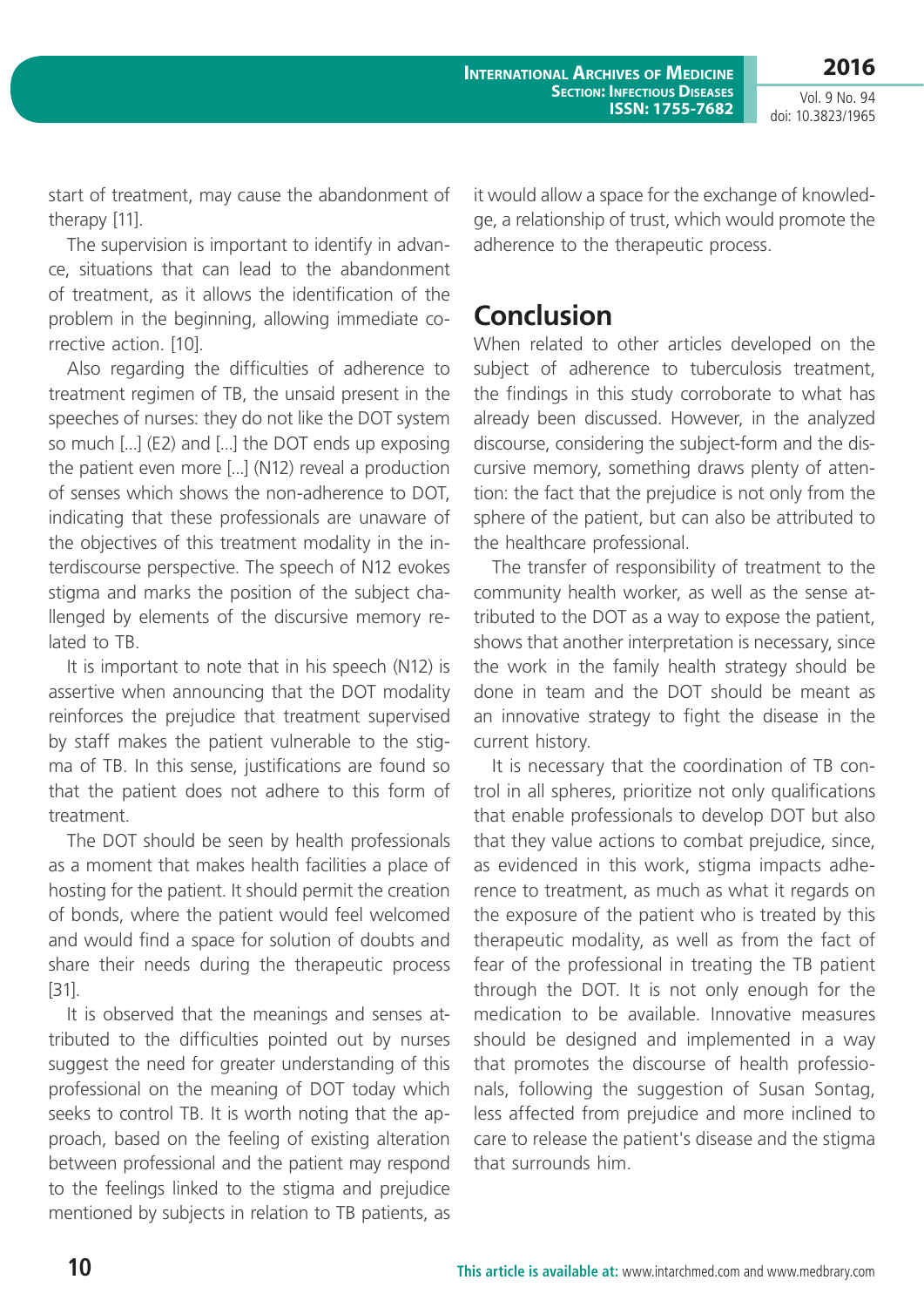## **References**

- **1.** Queiroz R, Nogueira PA. Diferenças na adesão ao tratamento da Tuberculose em relação ao sexo no Distrito de Saúde da Freguesia do Ó/Brasilândia – São Paulo. Saúde Soc. [Internet], 2010; 19(3):627-637. DOI: [http://dx.doi.org/10.1590/S0104-](http://dx.doi.org/10.1590/S0104-12902010000300014) [12902010000300014](http://dx.doi.org/10.1590/S0104-12902010000300014)
- **2.** Ministério da Saúde (BR), Secretaria de Vigilância em Saúde. Boletim Epidemiológico. Brasília: MS; 2014.
- **3.** Ministério da Saúde (BR), Secretaria Executiva. Secretaria de Vigilância em Saúde. Programa nacional de Controle da Tuberculose. Manual de Recomendações para o Controle da Tuberculose no Brasil. Brasília; 2011.
- **4.** Sá LD, Andrade MN, Nogueira JA, Villa TCS, Figueiredo TMRM, Queiroga RPF, Sousa MCM. Implantação da estratégia DOTS no controle da tuberculose na Paraíba: entre o compromisso político e o envolvimento das equipes do programa saúde da família (1999-2004). Ciênc. saúde coletiva [Internet], 2011 Sep; 16(9):3917-394. DOI: [http://dx.doi.org/10.1590/S1413-](http://dx.doi.org/10.1590/S1413-81232011001000028) [81232011001000028](http://dx.doi.org/10.1590/S1413-81232011001000028)
- **5.** Oliveira RCC, Sa LD, Dias DCB, Pinheiro PGOD, Palha PF, Nogueira JA. Speeches of managers about the policy of the directly observed treatment for tuberculosis. Rev Bras Enferm. [Internet], 2015; 68(6):761-8. DOI: [http://dx.doi.](http://dx.doi.org/10.1590/0034-7167.2015680611i) [org/10.1590/0034-7167.2015680611i](http://dx.doi.org/10.1590/0034-7167.2015680611i)
- **6.** Secretaria Municipal de Saúde de João Pessoa/SINAN/NET/SMS/ JP. Dados de tuberculose do município de João Pessoa. Diretoria de Atenção à Saúde: João Pessoa, dezembro, 2015.
- **7.** Ministério da Saúde (BR), Secretaria de Vigilância em Saúde, Departamento de Vigilância Epidemiológica. Tratamento Diretamente Observado (TDO) da tuberculose na atenção básica: Protocolo de enfermagem. Brasília; 2011.
- **8.** Bagchi S, Ambe G, Sathiakumar N. Determinants of poor adherence to anti-tuberculosis treatment in Mumbai, India. Int J Prev Med [Internet], 2010; 1(4):223-32. Disponível em: [http://](http://search.proquest.com/openview/02bb06811ec8f7561206ded7d3d79d57/1?pq-origsite=gscholar) [search.proquest.com/openview/02bb06811ec8f7561206ded7d](http://search.proquest.com/openview/02bb06811ec8f7561206ded7d3d79d57/1?pq-origsite=gscholar) [3d79d57/1?pq-origsite=gscholar](http://search.proquest.com/openview/02bb06811ec8f7561206ded7d3d79d57/1?pq-origsite=gscholar)
- **9.** Xu W, Wei L, Zhou Y, Zhu L, Shen H, Wang J. Adherence to antituberculosis treatment among pulmonary tuberculosis patients: a qualitative and quantitative study. BMC Health Services Res. [Internet], 2009; 9:169. Disponível em: [http://bmchealthservres.](http://bmchealthservres.biomedcentral.com/articles/10.1186/1472-6963-9-169) [biomedcentral.com/articles/10.1186/1472-6963-9-169](http://bmchealthservres.biomedcentral.com/articles/10.1186/1472-6963-9-169)
- **10.** Rodrigues IL A, Monteiro LL, Pacheco RHB, Silva SED. Abandono do tratamento de tuberculose em co-infectados TB/HIV. Rev Esc Enferm USP. [Internet], 2010 June; 44(2):383-387. DOI: <http://dx.doi.org/10.1590/S0080-62342010000200020>
- **11.** Sá LD, Souza KMJ, Nunes MG, Palha PF, Nogueira JA, Villa TCS. Tratamento da tuberculose em unidades de saúde da família: histórias de abandono. Texto Contexto Enferm. [Internet], 2007; 16(4):712-8. Disponível em: [http://www.scielo.br/pdf/tce/v16n4/](http://www.scielo.br/pdf/tce/v16n4/a16v16n4) [a16v16n4](http://www.scielo.br/pdf/tce/v16n4/a16v16n4)
- **12.** Cruz MM, Cardoso GCP, Abreu DMF, Decotelli PV, Chrispim PP, Borenstein JS, Santos EM. Adesão ao tratamento diretamente observado da tuberculose – o sentido atribuído pelos usuários e profissionais de saúde em duas regiões administrativas do município do Rio de Janeiro. Cad Saude Colet. [Internet], 2012; 20(2):217-24. Disponível em: [http://www.iesc.ufrj.br/cadernos/](http://www.iesc.ufrj.br/cadernos/images/csc/2012_2/artigos/csc_v20n2_217-224.pdf) [images/csc/2012\\_2/artigos/csc\\_v20n2\\_217-224.pdf](http://www.iesc.ufrj.br/cadernos/images/csc/2012_2/artigos/csc_v20n2_217-224.pdf)
- **13.** Gomes ALC, Sá LD. As concepções de vínculo e a relação com o controle da tuberculose. Rev Esc Enferm USP. [Internet], 2009; 43(2):365-372. DOI: [http://dx.doi.org/10.1590/S0080-](http://dx.doi.org/10.1590/S0080-62342009000200016) [62342009000200016](http://dx.doi.org/10.1590/S0080-62342009000200016)
- **14.** Turato ER. Métodos qualitativos e quantitativos na área da saúde: definições, diferenças e seus objetos de pesquisa. Rev. Saúde Pública. 2005; 39(3):507-14. DOI: [http://dx.doi.org/10.1590/](http://dx.doi.org/10.1590/S0034-89102005000300025) [S0034-89102005000300025](http://dx.doi.org/10.1590/S0034-89102005000300025)
- **15.** Ministério da Saúde (BR). Secretaria Executiva. Secretaria de Vigilância em Saúde. Programa nacional de Controle da Tuberculose. Manual técnico para o controle da tuberculose: cadernos de atenção básica. Brasília (DF): Ministério da Saúde; 2002.
- **16.** Pêcheux M. Analyse automatique du discours. Paris: Dunod, 1969.
- **17.** Orlandi EP. Análise do discurso: princípios e procedimentos. Campinas: Pontes; 2009.
- **18.** Souza SAF. Análise de Discurso: procedimentos metodológicos. Manaus: Instituto Census; 2014.
- **19.** Brandão, HHN. Introdução à análise de discurso. 7 ed, Campinas, SP: editora da Unicamp, 2004. 96 p.
- **20.** Clementino FS, Martiniano MS, Clementino MJSM, Sousa JC, Marcolino EC, Miranda FAN. Tuberculose: desvendando conflitos pessoais e sociais. Rev Enferm UERJ. [Internet], 2011; 19(4): 638-43. Disponível em: [http://www.facenf.uerj.br/v19n4/](http://www.facenf.uerj.br/v19n4/v19n4a23.pdf) [v19n4a23.pdf](http://www.facenf.uerj.br/v19n4/v19n4a23.pdf)
- **21.** Souza SS, Silva DMGV, Meirelles BHS. Representações sociais sobre a tuberculose. Acta Paul Enferm. [Internet], 2010; 23(1):23- 8. Disponível em: <http://www.scielo.br/pdf/ape/v23n1/04.pdf>.
- **22.** Goffman E. Estigma. Nota sobre a manipulação da identidade deteriorada. Digitalização 2004. Publicação original 1981, [Internet], 124p. Disponível em: [http://pt.slideshare.net/](http://pt.slideshare.net/guimaraespamela/livro-completo-estigma-erving-goffman) [guimaraespamela/livro-completo-estigma-erving-goffman](http://pt.slideshare.net/guimaraespamela/livro-completo-estigma-erving-goffman)
- **23.** Rodrigues ILA, Motta MCS, Ferreira MA. Representações sociais de enfermeiros sobre o portador de tuberculose. Acta Paul Enferm. 2013; 26(2):172-8. DOI: [http://dx.doi.org/10.1590/](http://dx.doi.org/10.1590/S0103-21002013000200011) [S0103-21002013000200011](http://dx.doi.org/10.1590/S0103-21002013000200011)
- **24.** Oblitas FYM, Loncharich N, Salazar ME, David HML, Silva I, Velásquez D. O papel da enfermagem no controle da tuberculose: uma discussão sob a perspectiva da equidade. Rev. Latino-Am. Enfermagem. [Internet], Jan-Fev. 2010; 18(1):130-8. DOI: <http://dx.doi.org/10.1590/S0104-11692010000100020>
- **25.** Sontag S. A doença como metáfora. Rio de Janeiro: Graal; 1984.
- **26.** Pêcheux M. Semântica e discurso: uma crítica à afirmação do óbvio. Campinas: Unicamp; 1988.